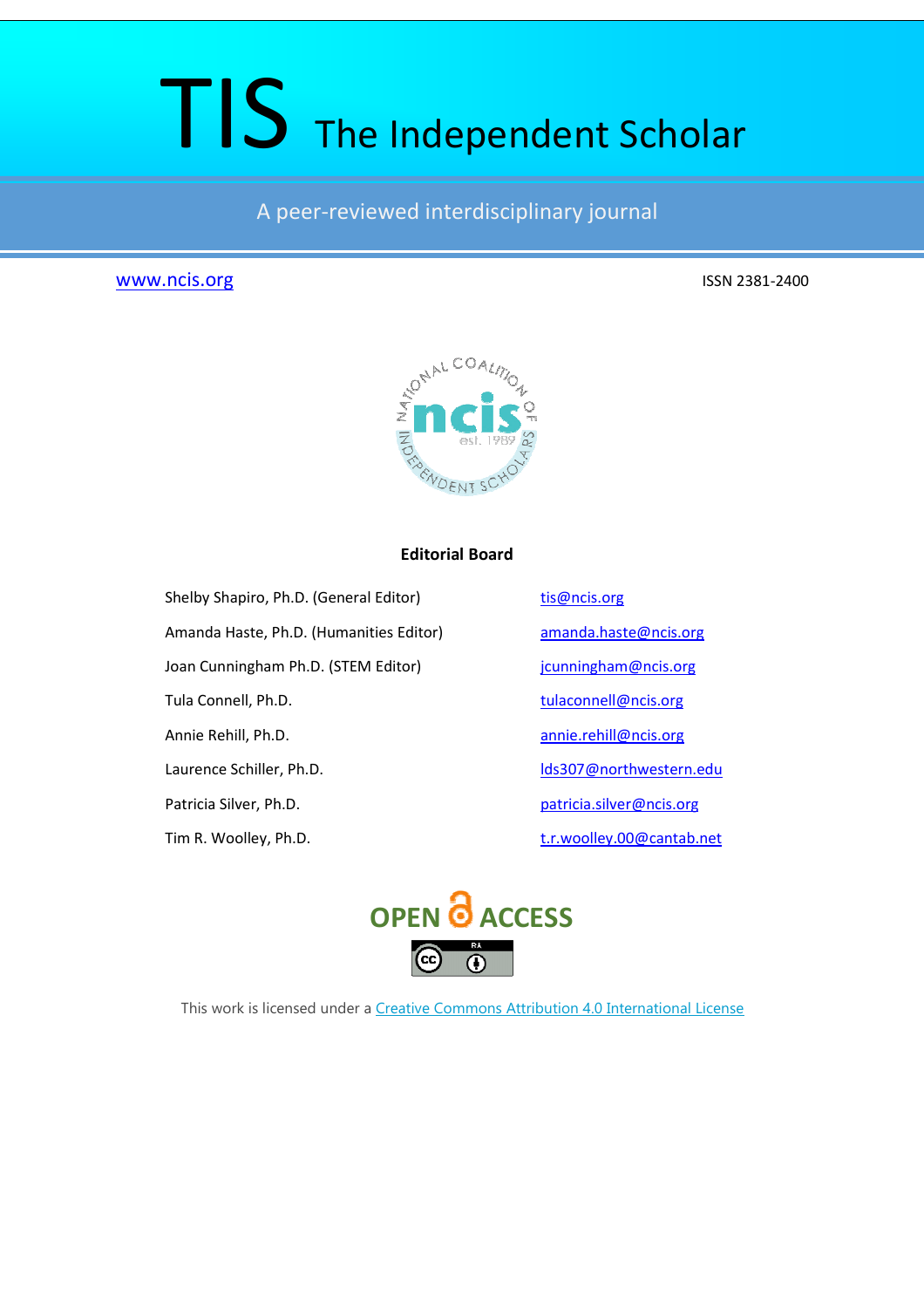#### The Independent Scholar Vol. 8 (??? 2021) ISSN 2381-2400

 $\circ$   $\circ$ 

This work is licensed under a Creative Commons Attribution 4.0 International License

#### **EDITORIAL BOARD**

**Tula Connell** (Ph.D. American History; M.A. European History) is an historian of the United States focusing on 20th century labor and social movements, and author of Conservative Counterrevolution: Challenging Liberalism in 1950s Milwaukee (U Illinois P, 2016), in the series, "The Working Class in American History". Connell is a writer, editor and media professional with more than 20 years' experience in labor communications. She serves on the board of the Labor and Working Class History Association, where she co-chairs the Committee on Independent Scholars.

**Joan Cunningham** (Ph.D. Public Health: Epidemiology) is a cancer epidemiologist, recently retired from the Medical University of South Carolina. She holds an MSc (Biology: aquatic eco-embryology) from the University of Guelph, Ontario, Canada and Ph.D. (Public Health: epidemiology) from the University of Texas School of Public Health (Houston). Her work focuses on racial disparities in breast cancer, and non-pharmacological mitigation of cancer treatment side effects. She also gives invited lectures on cancer epidemiology to the graduate program at the University of Texas Health Science Center at San Antonio, Texas.

**Amanda Haste** (Ph.D. Musicology; Dip.Trans.IoLET) is a British musicologist and academic translator whose research interests include identity construction through music and language. She is a member of the Chartered Institute of Linguists and teaches courses in Translation and in English for Specific Purposes at Aix-Marseille University, France. Her research has been published in leading journals and books by major editors, and she co-authored Constructing Identity in an Age of Globalization (Paris: Ex Modio, 2015); and her awards include the Louise Dyer Award for research into British music, and the Elizabeth Eisenstein Essay Prize (2018).

**Annie Rehill** (Ph.D. Modern French Studies, MFA) specializes in the literature and history of Francophone Canada, focusing on intercultural expressions and implications. Most recently she has studied Métis literature and art. Previous work in ecocriticism centered on representations of the Canadian *coureur de bois* figure, and on Francophone Caribbean writings. Her publications include "Le Travail dans la nature canadienne: L'Équilibre (et le déséquilibre) humain tel qu'il est représenté par Louis Goulet et Joseph-Charles Taché" (2018); "An Ecocritical Reading of Joseph-Charles Taché's Forestiers et voyageurs" (2018); Backwoodsmen As Ecocritical Motif in French Canadian Literature (2016); and "Inscriptions of Nature from Guadeloupe, Haiti, and Martinique" (2015).

**Laurence Dana Schiller** (Ph.D. History) is a retired Adjunct Professor from Northwestern University, from which he holds a Ph.D. in African History, and was also the Head Fencing Coach there for 38 seasons. He has authored several papers on East African history, including "Female Royals of the Lake Kingdoms of East Africa: An Examination of Their Power and Status" but is now primarily engaged in writing on the American Civil War. He has produced works on cavalry tactics including the Blue Gray Education Society monograph, Of Sabres and Carbines: The Emergence of the Federal Dragoon.

**Shelby Shapiro** (Ph.D. American Studies), the General Editor of The Independent Scholar, served for many years as the English-language editor of Tsum punkt/To the Point, the magazine of Yiddish of Greater Washington, as well as for its predecessor publication. He is currently Associate Editor of Records of the State of Connecticut. His Ph.D. dissertation dealt with acculturation and American Jewish women in the Yiddish press ; he is a Yiddish-English translator, and his research interests include Jazz and Blues (having presented jazz radio programs for nine years), the labor movement, the First World War, and immigrant anarchism.

**Patricia Silver** (Ph.D. Anthropology) is a sociocultural anthropologist whose research has centered on the Puerto Rican diaspora in the U.S. states. Her publications have appeared in American Ethnologist; CENTRO Journal of the Center for Puerto Rican Studies; Identities: Global Studies in Culture and Power; Op. Cit.: Revista del Centro de Investigaciones Históricas; Southern Cultures; Memory Studies; and Latino Studies. Her book, Sunbelt Diaspora: Race, Class, and Latino Politics in Puerto Rican Orlando was published in 2020.

**Tim Woolley** (Ph.D. Theology) is a British Methodist minister and adjunct lecturer at Cliff College, tutor for the Methodist E-Academy and the Oxford University Department of Continuing Education, and research associate of Wesley House, Cambridge. He researches 19C British Methodism, the Holiness Movement, Revivalism and Nonconformity and has co-written Mission Shaped Intro (2nd ed.) for Fresh Expressions of Church and Talking of God and Worship: Leading and Preaching for The Methodist Church in Britain.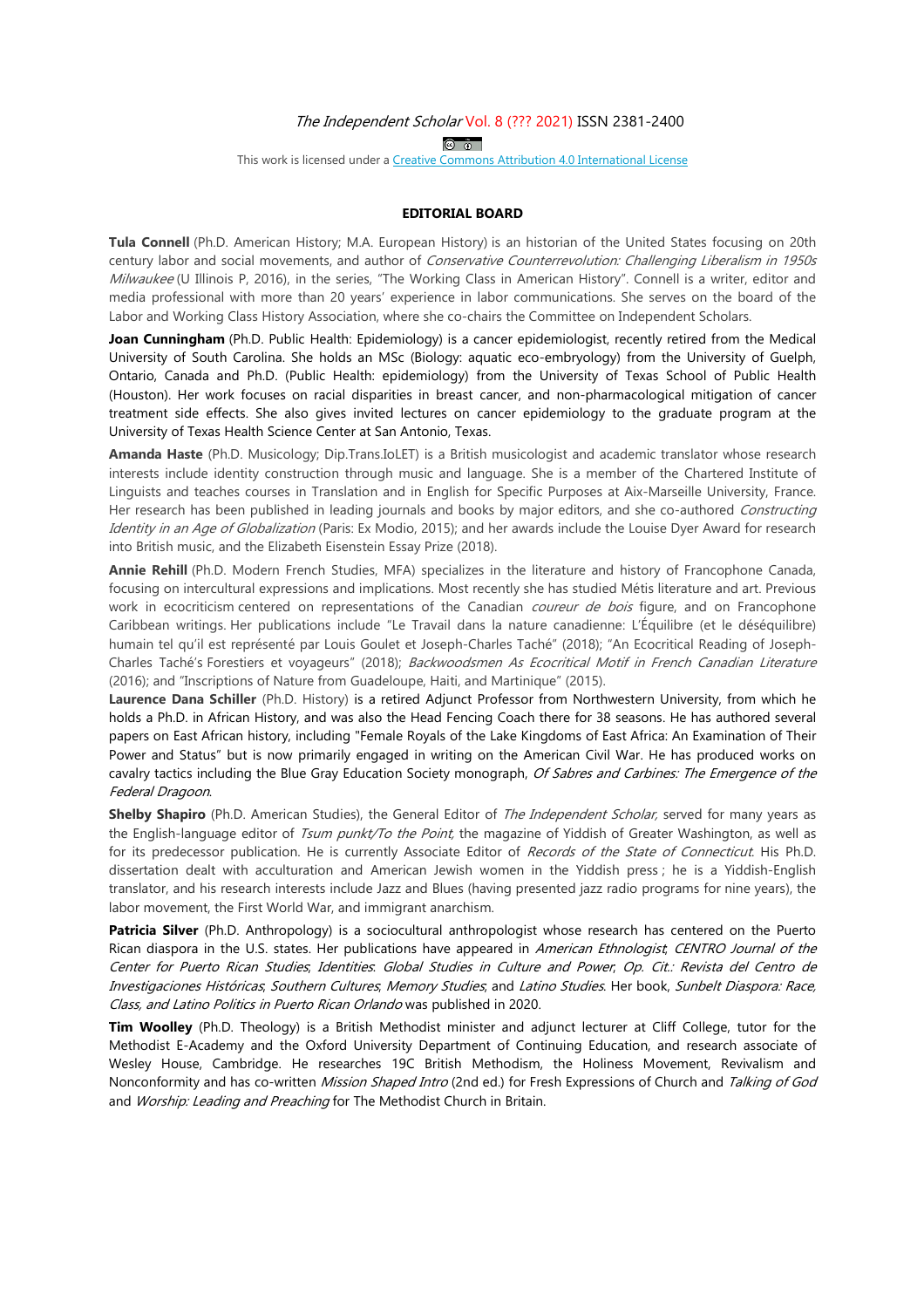#### The Independent Scholar Vol. 8 (??? 2021) ISSN 2381-2400

 $\overline{a}$   $\overline{b}$ 

This work is licensed under a Creative Commons Attribution 4.0 International License

#### **NOTES FOR CONTRIBUTORS**

All members of NCIS and their affiliated Partner Group organizations are cordially invited to submit manuscripts to The Independent Scholar (TIS). We welcome submissions in the form of traditional essays as well as creative or artistic material on any topic that will appeal to our members. Your manuscript may be presented in the TIS house style and should be referenced according to APA style. It should conform to the academic standards demanded by NCIS and will be subjected to a robust peer review process. Please consult the submission quidelines before submitting material, but if you have any queries don't hesitate to contact the relevant member of the TIS Editorial Board. Manuscripts and queries should be sent to the General Editor at tis@ncis.org.

If you have a book you would like reviewed, or you would like to offer to review a book, please email the Book Review Editor on reviews@ncis.org. As a guide to length and content, you can download previous reviews from https://www.ncis.org/book-reviewsthe-independent-scholar-tis.

#### **About NCIS**

The National Coalition of Independent Scholars is a 501(c)3 nonprofit corporation (est. 1989) which supports independent scholars worldwide and provides them with a valuable scholarly community.

NCIS represents independent scholars from every continent and in many disciplines in STEM and the Humanities. Its members include unaffiliated scholars, adjunct and part-time faculty, emeritus professors, graduate students, researchers, artists and curators. The benefits of membership are many, but the great benefit of joining NCIS is affiliation with an internationally recognized intellectual society.

Today, NCIS is an international organization whose members hail from many countries and pursue diverse fields of study in a variety of disciplines. This is the population NCIS proudly serves.

#### **Member Benefits**

NCIS MEMBERSHIP offers opportunities for travel and research grants, member discounts and academic support.

FREE MEMBER RESOURCES include your own member profile page, an NCIS.org email address, and NCIS letters of introduction.

ACADEMIC OPPORTUNITIES & RESOURCES include publication in and/or peer reviewing for *The Independent Scholar*, book reviewing (or having your own academic book reviewed), free webinars and access to resources on academic skills such as presenting conference papers, chairing conference sessions, and publishing your work.

GRANT AWARDS for which members may apply include NCIS Conference Support Grants and NCIS Research Grants (six awards per year) and the annual Elizabeth Eisenstein Essay Prize. External grant awards can also be administered by NCIS thanks to our 501(c)3 status. More information on all these can be found at www.ncis.org/grants.

MEMBER DISCOUNTS are offered for JSTOR Journal Access and Nota Bene referencing software, and also on Professional Writing and Translation Services from NCIS members.

NETWORKING OPPORTUNITIES include discussion groups on Facebook, Twitter, LinkedIn, collegial support services, regional and online member gatherings, and international NCIS Conferences at major academic institutions.

**Find us, follow us, friend us** on Facebook, Twitter, LinkedIn, H-Scholar and Academia.

## **www.ncis.org**

**Disclaimer** Although the articles presented in *The Independent Scholar* have been subjected to a robust peer review process to ensure scholarly integrity, the views expressed by contributors are not necessarily those of the TIS editorial board or of NCIS.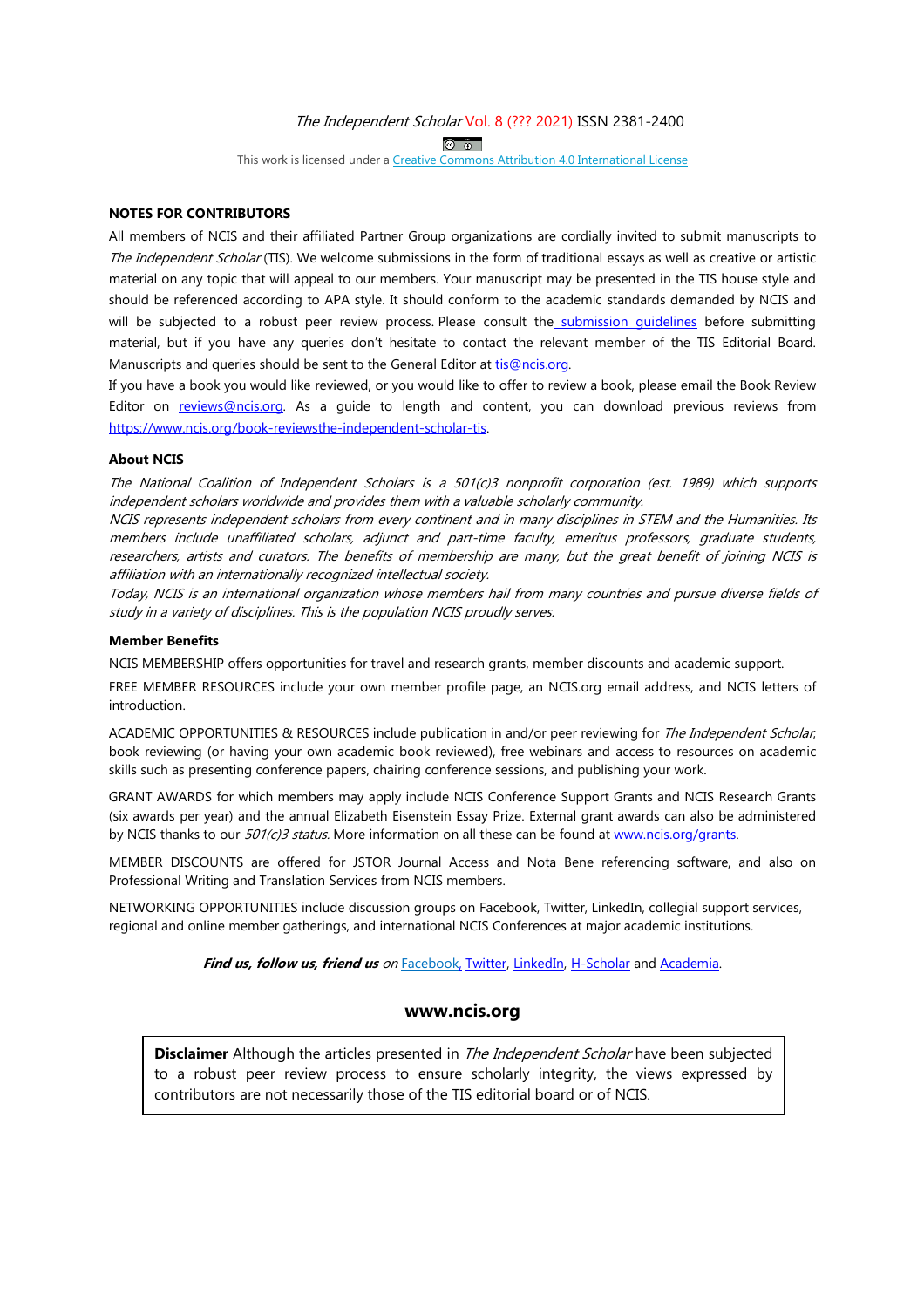# WINNING THE WAGER: WHAT FAUST COULD HAVE LEARNED FROM PHYSICS

# Fannie Peczenik, PhD (Princeton Research Forum)

http://www.princetonresearchforum.org

Correspondence should be addressed to Dr Donald H. McNeill: oroszlan@verizon.net.

Date submitted: 19 May 2019

First published online: 8 December 2020

## **NCIS is honored to publish this thoughtful piece by the late Dr Fannie Peczenik, which was presented to TIS by Dr Peczenik's husband, physicist Dr Donald H. McNeill, also a member of the Princeton Research Forum.**

Fannie Peczenik (1947-2018) graduated in 1967 from Brooklyn College with a major in foreign languages. Her Ph.D. thesis at the City University of New York (1981, English literature) was entitled "Adam's Other Self: A Reading of Milton's Eve." She joined the Princeton Research Forum when it was founded while she was working on her dissertation. Her writing and studies encompassed the following: literary criticism, from Milton to Mailer, etc.; animals and plants; travel and memoirs; short stories and a novel; translations (Italian, Yiddish, Spanish); editing (technical, language, for friends).

## **Preface**

"Winning the Wager: What Faust could have learned from physics" is a personal reflection on a physics course for non-physics students given at the University of Pittsburgh at about the time of the centenary of Max Planck's proposal of the quantum hypothesis in December 1900. Planck was attempting to explain the (black body) spectrum of light from heated objects, a long-standing puzzle of nineteenth-century physical experiment and theory on which he had worked for many years.

So, what does Faust have to do with Planck? Planck was one of the most serious and disciplined men of science. Within 30 years his idea led to the revolution in physics known as quantum mechanics with the contributions of: Einstein, photoelectric effect; Bohr, atomic theory; DeBroglie, wave nature of electrons; Schroedinger, quantum theory; Heisenberg, quantum theory; etc. Faust's efforts to understand the world are of a pattern from his prescientific era and, guided by notions of predictability not followed in nature, he fails at his original purpose. Maybe, like so much of physics in 1900, he needed a quantum hypothesis. The irony of this misunderstanding of nature is central to many differences of method in the sciences over the centuries, from Faust, to Goethe, to Planck, to our times. Its significance is amplified further since in May of this year the basis of the international system of physical units for mass will be redefined in terms of a specified value of Planck's constant (essentially a fundamental constant, or conversion factor, available everywhere), rather than as a piece of platinum-iridium alloy of specified mass located in Paris (as it has been since the kilogram was defined about 200 years ago).

Fannie wrote and discussed her essay at length shortly before her death in mid-2018.

**Dr Donald H. McNeill Princeton Research Forum**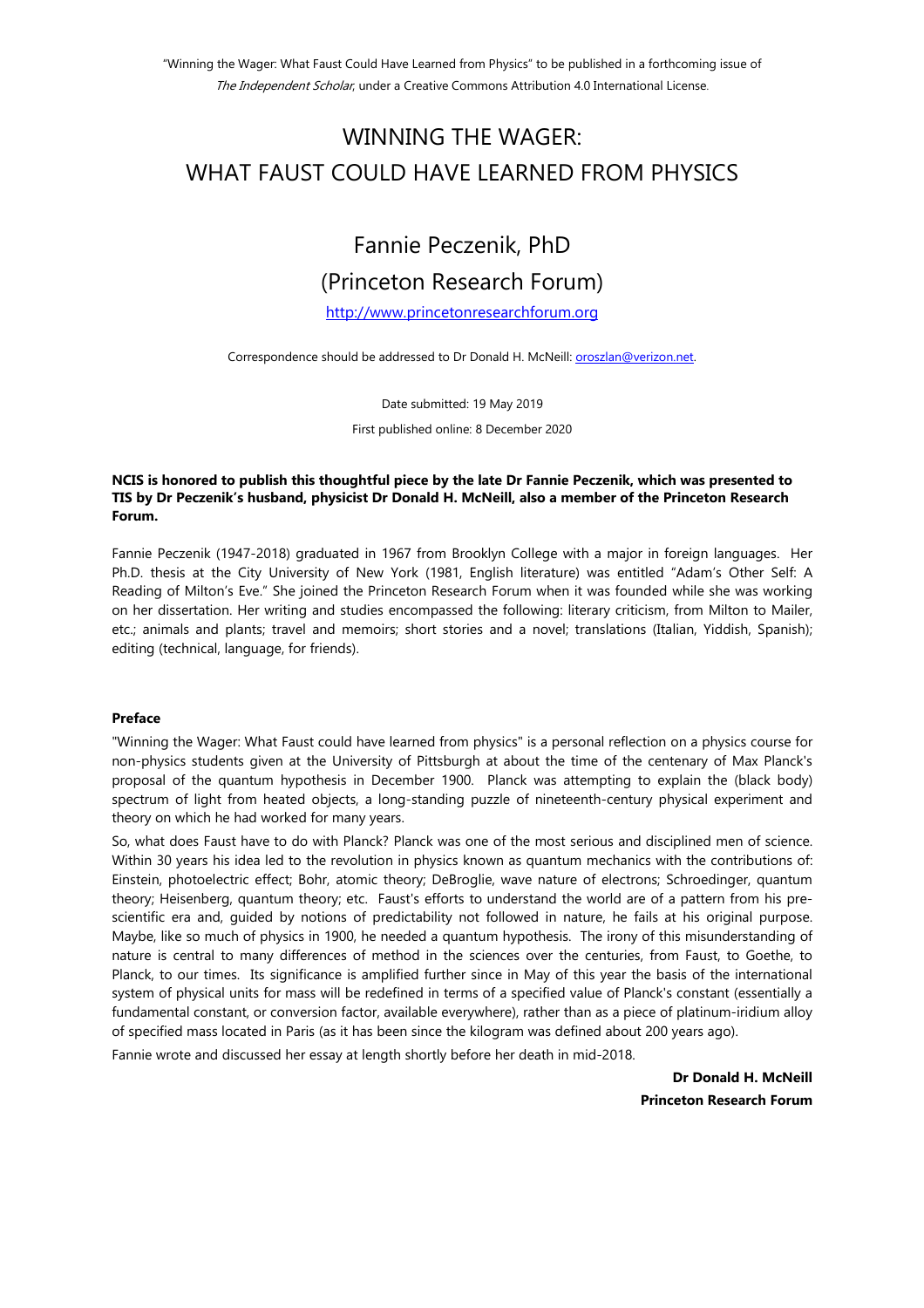"Winning the Wager: What Faust Could Have Learned from Physics" to be published in a forthcoming issue of The Independent Scholar, under a Creative Commons Attribution 4.0 International License.

Our culture is foolish to keep science and poetry separated. They are two tools to open our eyes to the complexity and beauty of the world.

#### Carlo Rovelli, Reality Is Not What It Seems: The Journey to Quantum Gravity

Some years ago, I took a brief course in quantum mechanics offered by a lifelong learning program. The instructor was highly regarded for his lucid undergraduate lectures, and to suit a class of older, recreational students, he boldly undertook to teach without recourse to mathematics, the normal tool of physics. Words had to carry the full weight of the discussion. The method worked surprisingly well to engage the class. In fact, for me, it opened a long-term entanglement (I use the term cautiously) with Planck's constant.

The universe we inhabit, the instructor explained, is possible only because of Planck's constant; without it, neither we nor our familiar environment could exist. Maybe it was the way he phrased the sentence -- I can't remember his exact words -- that brought a shock of recognition. Planck's constant was new to me, but I'd heard a description like that before. It echoed lines from Goethe's Faust.. "Dass ich erkenne, was die Welt/ Im Innersten zusammenhält" (translated literally: so that I'll see and know what holds/ the world at its innermost together).<sup>1</sup>

In Act I, we first see Faust at his desk in a dingy, Gothic room cluttered with books and papers. In a long monologue, he laments his intellectual failures and thwarted ambition. Ten years devoted to a thorough study of philosophy, law, medicine, and theology proved to be wasted labor. He learned nothing new, and certainly not what holds the innermost world together, by poring over dusty tomes. Frustrated and bitter, he has now turned to magic, hoping it will reveal the hidden workings of nature to him. With spells and symbols from a manuscript written by the hand of the Renaissance magus Nostradamus, Faust tries to invoke the aid of supernatural spirits. But sorcery fails him, too.

The way is then open for the devil Mephistopheles to arrive and offer Faust, if not the longed-for revelation of nature's secrets, at least the full sensuous human experience that his cloistered, scholarly life has denied him. Skeptical of the devil's promise, Faust wagers on disappointment and dissatisfaction. He makes a deal that if he ever finds a single moment so beautiful that he wishes to prolong it, he will gladly die and let Mephistopheles take his soul. With that wager, Faust's quest for knowledge becomes a quest for experience. It does not end well; the unhappy consequences of an aging professor trying to make up for lost time are inevitable.

Wasn't it interesting, I thought, that Faust's monumental craving for knowledge would, in real life, end in a mere number, a humble measurement? Conversely, my husband, who's a physicist, was amused that a couple of lines of hypnotically rhymed verse might be an apt footnote to Planck's constant, which he had never considered in need of embellishment. He teased me about writing an essay -- let it enter a time warp and break the boundaries of literary fictions-- on Planck and Goethe.<sup>2</sup> With the aid of several excellent popular books on quantum physics published in the last few years, I can now accept the challenge. $3$ 

When Faust opens the Nostradamus manuscript, he comes upon the sign of the Macrocosm and, contemplating it, imagines he feels its power coursing through his body. But he has deceived himself; the spirit of the Macrocosm eludes him. He then invokes the sign of a lower order, the Earth spirit, who scorns and rejects him. From the vantage point of later scientific developments, one wonders if at this point Faust shouldn't have abandoned the atavistic notion that worth is directly proportional to magnitude, and tried the least formidable sign--the sign of the Microcosm (Goethe does not say if such a sign is included in the manuscript but let's suppose it is).And of the Microcosm, he should choose the most minute, indivisible form of matter. It would

<sup>&</sup>lt;sup>1</sup>Johann Wolfgang von Goethe, *Faust: Der Tragödie. Erster Teil*, in *Werke*, vol. 3 (Frankfurt am Main: Insel Verlag, 1966), p. 17. <sup>2</sup>Unknown to us, the link between Goethe's Faust and quantum mechanics had already been explored decades before, but in a completely different vein. As Gino Segrè recounts in Faust in Copenhagen: A Struggle for the Soul of Physics (New York: Viking Penguin, 2007), in April, 1932 the annual physics conference in Copenhagen featured a humorous skit that adapted Goethe's play to the lives and discoveries of the physicists surrounding Neils Bohr. Planck's constant was not mentioned in the "Copenhagen Faust;" rather, the skit focused on the neutrino, then the subject of much contention, which took the role of the seduced and abandoned Gretchen of the original.

<sup>&</sup>lt;sup>3</sup>Both highly accessible to nonscientists and well-written are: Michael G. Raymer, *Quantum Physics: What Everyone Needs to* Know (New York: Oxford University Press, 2017); Carlo Rovelli, Seven Brief Lessons on Physics, trans. Simon Carnell and Erica Segrè (New York: Riverhead Books, 2016) and Reality Is not What it Seems to Be, trans. Simon Carnell and Erica Segrè (New York: Riverhead Books, 2017). Older but extremely valuable is Kenneth W. Ford, The Quantum World: Quantum Physics for Everyone (Cambridge, MA: Harvard University Press, 2004), as is Jim Baggott, The Quantum Story: A History in 40 Moments (Oxford: Oxford University Press, 2011).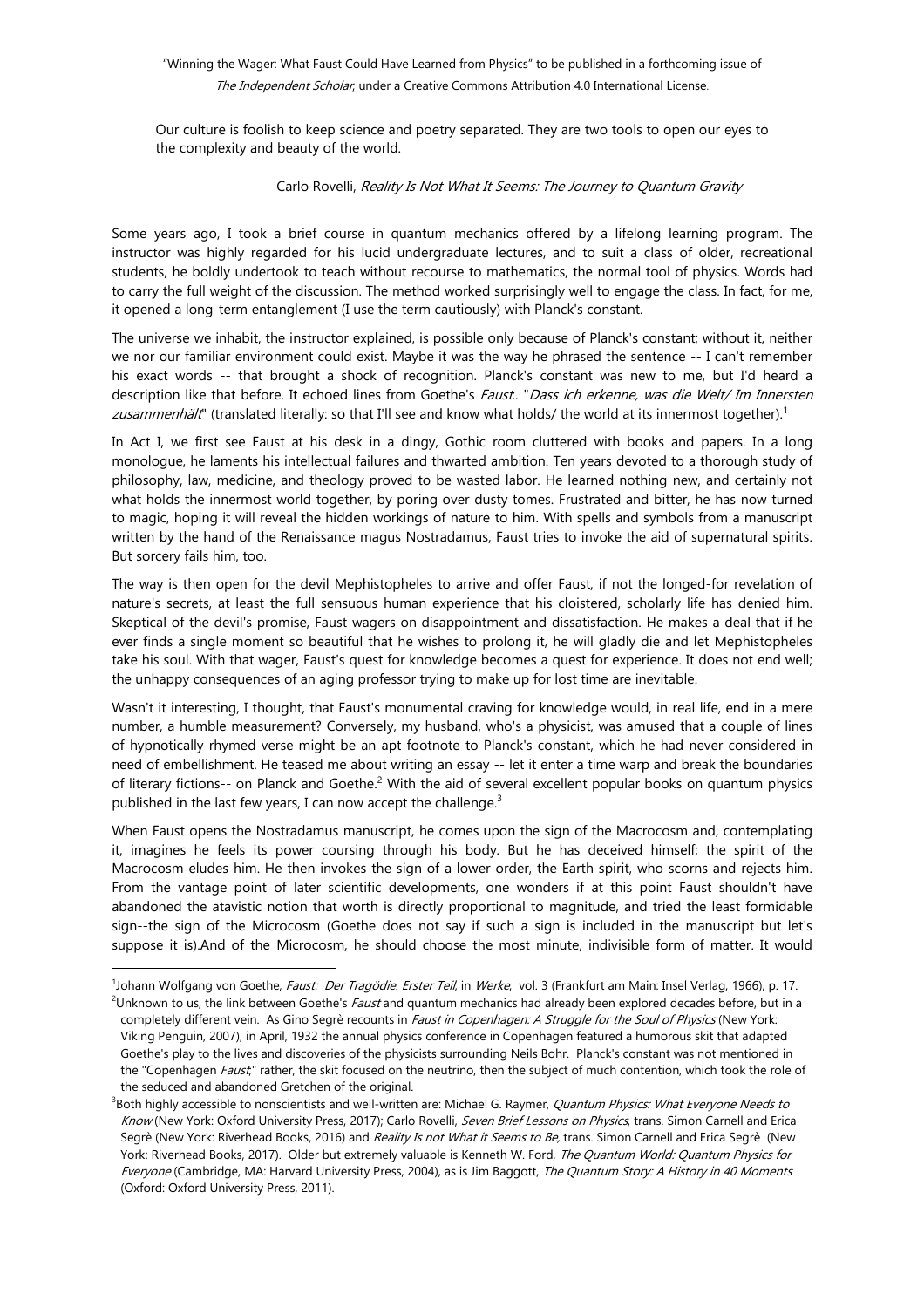# "Winning the Wager: What Faust Could Have Learned from Physics" to be published in a forthcoming issue of The Independent Scholar, under a Creative Commons Attribution 4.0 International License.

ultimately lead him to a fact as extraordinary as anything conjured up by magic incantations or Mephistopheles - that contrary to everyday experience, nature is neither orderly nor predictable. It is random and probabilistic, and at its core, at the subatomic level, swarm restless particles resistant to precise measurement, all governed by the ubiquitous Planck's constant.<sup>4</sup>

The first edition of Part I of Faust appeared in 1808. Some ninety-two years later, on Dec. 14, 1900, Max Planck, intent on solving the mysteries of black body radiation, presented his radiation law to the German Physical Society. He had spent weeks sequestered in his study (like Faust, except that Planck's study was most likely cleaner and airier) with data on radiated energy and frequency that had long confounded physicists. It was universally assumed that light was emitted continuously, but through insight or intuition Planck realized that the assumption was wrong: if light was emitted discontinuously(in "lumps," later called "quanta"), then the data suddenly made sense. Along with the discontinuity, it was necessary to have a constant -- he named it "h"-- that determined how much energy was contained in each of the "lumps."At that moment, quantum mechanics was born, although, of course, it would take many others to pioneer and develop the field.

Planck found he required the constant to explain the data. Yet that was only the first glimpse into its magnificent necessity. As the lecturer told my quantum mechanics class, we and the world around us depend on Planck's constant for our existence. It is the fundamental constant of nature; it is included in every quantum equation and determines the scale of the subatomic world. It is almost unimaginably small, a number that, in the quotidian reality we inhabit, we would tend to disregard -- less than one divided by a billion trillion trillion (in SI units).<sup>5</sup>The slightest change in the value of Planck's constant would spell doom for the universe as we know it. Make  $h$ smaller and the atoms will be smaller; make h larger and the atoms will be larger. Perhaps one could fashion a viable world with these atoms, but it wouldn't be a place we'd recognize. And if there were no Planck's constant, there would be no atoms: if h were equal to zero, electrons would be subject to the rules of classical physics and, spinning in their orbits, crash into the nucleus.<sup>6</sup>

Planck's constant is then the numerical nexus of the universe. Not only is it the scaling factor, it is also the great diversifier. All elementary particles of a given type are identical; when they interact, Planck's constant gives them separate identities.

"It's what makes all of these things that are the same different," as my husband said. <sup>7</sup> The Periodic Table of the Elements is the result. To me, that seems to clinch the argument. Not everyone is convinced. I tell a friend who's a particle physicist about my ideas. He disagrees.

"Gluons," he says, "they're what hold the world together."

Literally, he is right of course. Gluons are the "glue" of quarks -- the whimsical names of elementary particles are only one aspect of the strangeness of quantum mechanics to the uninitiated -- and are therefore the building blocks of protons and neutrons. This is indeed a strong argument in favor of gluons. But the spins of the gluons, like all subatomic particles, are measured by Planck's constant, aren't they? Then Planck's constant remains a singular requirement, while gluons, vital for building atoms, are one of many essential components of matter, along with electromagnetic fields, strong force fields, photons.

As though to underscore its primacy, Planck's constant will, in the near future, be used to define the standard kilogram.<sup>8</sup>At present, the kilogram is defined by an actual object, a cylinder made of iridium and platinum that is kept under three bell jars locked in a safe at the International Bureau of Weights and Measures on the outskirts of Paris. The cylinder must be polished with a chamois cloth every so often, which wears the metal down and causes change in its mass, as well as being, it seems to me, an undignified circumstance for a universal standard of weight. h will neither erode nor require housekeeping chores.

In one sense, it is satisfying to think of Faust's frustrated intellectual labors as looking toward Planck's constant. Goethe was a life-long amateur scientist and despite his Olympian standing among German writers, already

<sup>&</sup>lt;sup>4</sup>Raymer, *Quantum Physics: What Everyone Needs to Know*, p. 129, notes that Heisenberg's well-known Uncertainty Principle -that the position and momentum of a particle cannot be simultaneously measured with the same accuracy -- has been

complicated by a misleading translation. The term Heisenberg used is "Ungenauigkeit," which simply means "imprecision" or "inexactness." The word "uncertainty" carries unwarranted psychological connotations.

 $5$ bid., p 100.

<sup>&</sup>lt;sup>6</sup>Ford, *The Quantum World: Quantum Physics for Everyone*, p. 201.

<sup>7</sup>Dinner table conversation with Donald H. McNeill, Oct. 12, 2017.

<sup>8</sup> https://www.nist.gov/physical-measurement-laboratory/plancks-constant (accessed 2/11/2018).